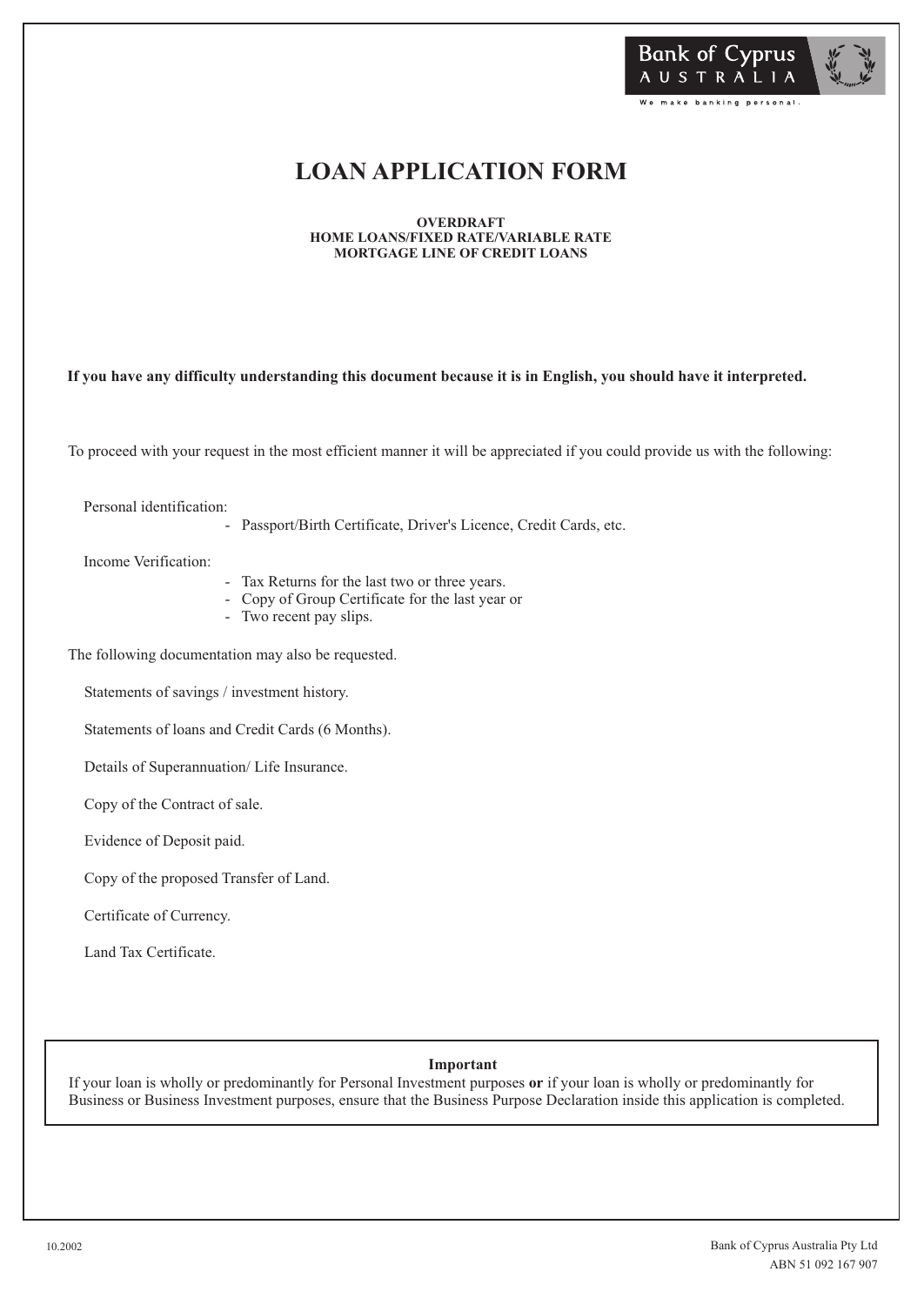### **Applicant No1**

| $\Box$ Mr $\Box$ Mrs $\Box$ Miss $\Box$ Other |  |  |
|-----------------------------------------------|--|--|
| Surname                                       |  |  |

Given Name Middle Name

| Date of Birth |  |  |
|---------------|--|--|
|               |  |  |

### **Marital Status**

| $\Box$ Married $\Box$ De facto $\Box$ Single $\Box$ Other |
|-----------------------------------------------------------|
| Ages of Dependants $\_\_$ $\_\_$                          |
| Driver's Licence No                                       |
| <b>Telephone Numbers</b>                                  |
| $Home($ $)$                                               |
| Work( )                                                   |
| Mobile                                                    |
| Home Address                                              |

Postcode Correspondence address (if different from above)

Postcode Are you a permanent Australian Citizen?

 $\Box$  Yes  $\Box$  No

### **Residential Details**

 $\Box$  Own/Buying  $\Box$  Renting  $\Box$  Living with relatives □ Other Number of years at current address yrs.

Previous Home Address (if under 2 yrs at current address)

Postcode

Number of years at previous address yrs.

### **Employment Details**

 $\Box$  Full-time  $\Box$  Part-time  $\Box$  Other Employer's Name and address

Postcode

Telephone No ()

Occupation\_

Duration yrs Previous Employer (If under 2 yrs at current employer).

Postcode

Postcode

Duration yrs.

### **Banking Details**

Name and address of main Banker

| <b>Applicant No21</b>                                                                                                                                                                                                          |                                                                       |
|--------------------------------------------------------------------------------------------------------------------------------------------------------------------------------------------------------------------------------|-----------------------------------------------------------------------|
|                                                                                                                                                                                                                                | $\Box$ Mr $\Box$ Mrs $\Box$ Miss $\Box$ Other                         |
| Surname                                                                                                                                                                                                                        |                                                                       |
|                                                                                                                                                                                                                                |                                                                       |
| Given Name                                                                                                                                                                                                                     | Middle Name                                                           |
|                                                                                                                                                                                                                                |                                                                       |
| Date of Birth                                                                                                                                                                                                                  |                                                                       |
|                                                                                                                                                                                                                                |                                                                       |
|                                                                                                                                                                                                                                |                                                                       |
| <b>Marital Status</b>                                                                                                                                                                                                          |                                                                       |
|                                                                                                                                                                                                                                | $\Box$ Married $\Box$ De facto $\Box$ Single $\Box$ Other             |
| Ages of Dependants $\frac{\ }{2}$ = $\frac{\ }{2}$ = $\frac{\ }{2}$                                                                                                                                                            |                                                                       |
|                                                                                                                                                                                                                                | Driver's Licence No<br><u>Licence</u> No                              |
| <b>Telephone Numbers</b>                                                                                                                                                                                                       |                                                                       |
| Home( )                                                                                                                                                                                                                        |                                                                       |
|                                                                                                                                                                                                                                |                                                                       |
| Mobile Manual Communication of the Communication of the Communication of the Communication of the Communication of the Communication of the Communication of the Communication of the Communication of the Communication of th |                                                                       |
| Home Address                                                                                                                                                                                                                   |                                                                       |
|                                                                                                                                                                                                                                |                                                                       |
|                                                                                                                                                                                                                                | Postcode                                                              |
|                                                                                                                                                                                                                                | Correspondence address (if different from above)                      |
|                                                                                                                                                                                                                                |                                                                       |
|                                                                                                                                                                                                                                | Postcode                                                              |
| Are you a permanent Australian Citizen?<br>$\Box$ Yes $\Box$ No                                                                                                                                                                |                                                                       |
| <b>Residential Details</b>                                                                                                                                                                                                     |                                                                       |
| $\Box$ Other                                                                                                                                                                                                                   | $\Box$ Own/Buying $\Box$ Renting $\Box$ Living with relatives         |
|                                                                                                                                                                                                                                |                                                                       |
|                                                                                                                                                                                                                                |                                                                       |
|                                                                                                                                                                                                                                | Previous Home Address (if under 2 yrs at current address)<br>Postcode |
|                                                                                                                                                                                                                                |                                                                       |
| Number of years at previous address                                                                                                                                                                                            | yrs.                                                                  |
| <b>Employment Details</b>                                                                                                                                                                                                      |                                                                       |
|                                                                                                                                                                                                                                | $\Box$ Full-time $\Box$ Part-time $\Box$ Other                        |
|                                                                                                                                                                                                                                |                                                                       |
| Employer's Name and address                                                                                                                                                                                                    |                                                                       |
|                                                                                                                                                                                                                                | Postcode                                                              |
|                                                                                                                                                                                                                                |                                                                       |
|                                                                                                                                                                                                                                | Telephone No ()                                                       |
| Duration _________ yrs                                                                                                                                                                                                         |                                                                       |
|                                                                                                                                                                                                                                | Previous Employer (If under 2 yrs at current employer).               |
|                                                                                                                                                                                                                                |                                                                       |
| <u> 1989 - Johann Barnett, fransk politik (</u>                                                                                                                                                                                | Postcode                                                              |
|                                                                                                                                                                                                                                |                                                                       |
| <b>Banking Details</b>                                                                                                                                                                                                         |                                                                       |
| Name and address of main Banker                                                                                                                                                                                                |                                                                       |
|                                                                                                                                                                                                                                |                                                                       |
|                                                                                                                                                                                                                                | Postcode                                                              |

Account Name

| Name |  |  |  |
|------|--|--|--|
|      |  |  |  |

|              |      | If the loan is to be in a company name please complete the following. (additional information will be required). |
|--------------|------|------------------------------------------------------------------------------------------------------------------|
| Company Name |      | Business Type                                                                                                    |
| ACN No       | ABN. | Registered Office                                                                                                |
|              |      | Postcode                                                                                                         |

|  | <b>Trading Address</b> |
|--|------------------------|
|--|------------------------|

Postcode and the set of the set of the set of the set of the set of the set of the set of the set of the set of the set of the set of the set of the set of the set of the set of the set of the set of the set of the set of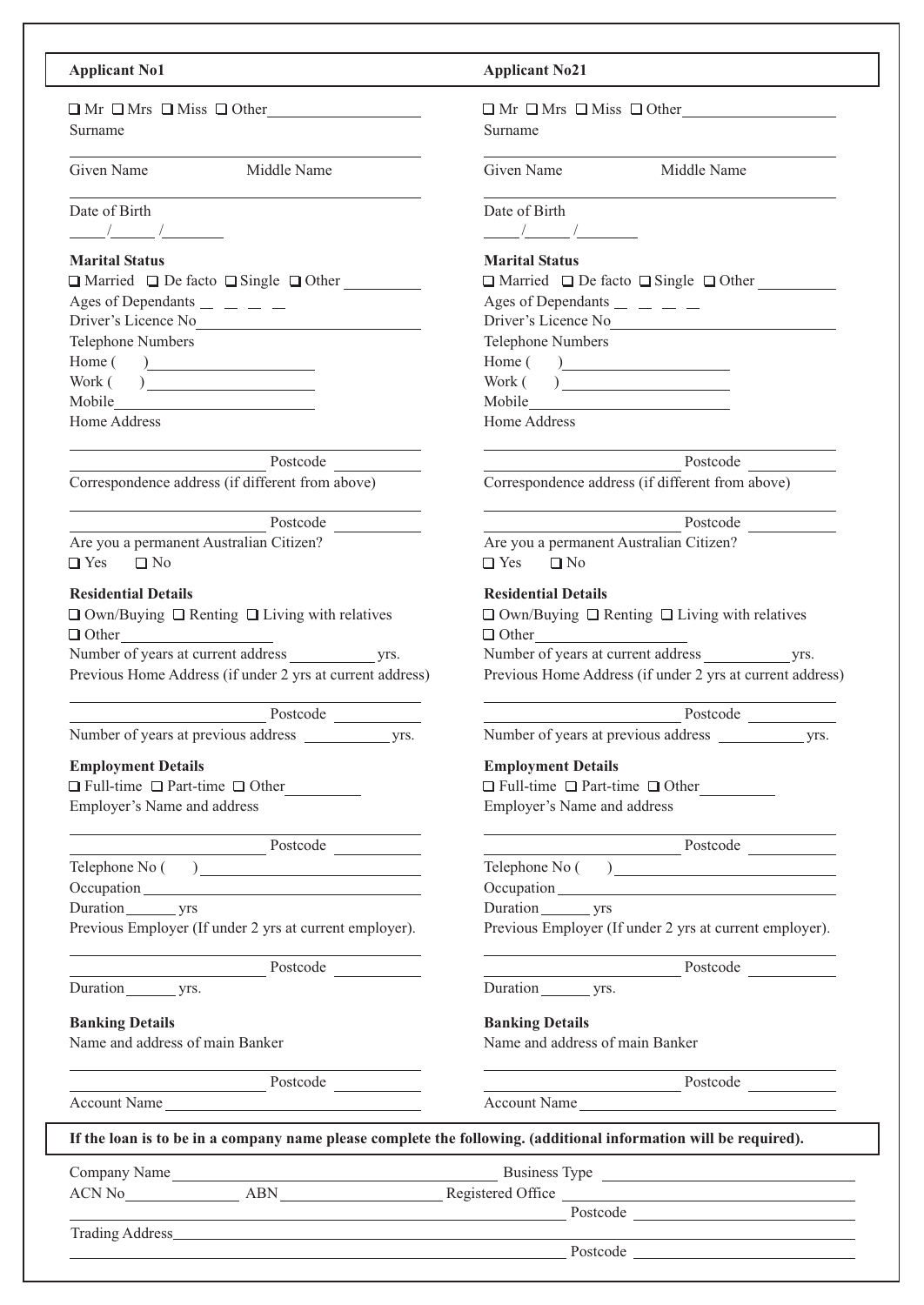| <b>Purpose</b><br>$\Box$ New Purchase                                                                                                                                                            | $\Box$ Refinance                        | $\Box$ Loan Consolidation  | $\Box$ Other                                                                                                                                                                                                                  |              |
|--------------------------------------------------------------------------------------------------------------------------------------------------------------------------------------------------|-----------------------------------------|----------------------------|-------------------------------------------------------------------------------------------------------------------------------------------------------------------------------------------------------------------------------|--------------|
| <b>Type Of Loan</b>                                                                                                                                                                              | <b>Amount Requested</b>                 | <b>Security Details</b>    |                                                                                                                                                                                                                               |              |
| <u> 1989 - Johann Barn, mars ann an t-Saint-</u><br>the control of the control of the control of                                                                                                 | s                                       |                            |                                                                                                                                                                                                                               |              |
| <u> Alban Maria (</u>                                                                                                                                                                            | $\mathbb{S}$                            |                            | the control of the control of the control of the control of the control of the control of the control of the control of the control of the control of the control of the control of the control of the control of the control |              |
| Term of Loan (years)                                                                                                                                                                             |                                         |                            |                                                                                                                                                                                                                               |              |
| $\Box$ 3                                                                                                                                                                                         | $\Box$ 5<br>$\Box$ 10                   | $\Box$ 20                  | $\Box$ 25                                                                                                                                                                                                                     | $\Box$ Other |
| <b>Loan Interest Rate</b><br>$\Box$ Variable Rate                                                                                                                                                | $\Box$ Overdraft                        | $\Box$ Line of Credit Loan |                                                                                                                                                                                                                               |              |
| <b>Repayment Method</b><br>$\Box$ Interest Only<br>$\Box$ Fixed principal and interest instalments, amount varies upon interest rate changes<br>$\Box$ Fixed principal and interest instalments. |                                         |                            |                                                                                                                                                                                                                               |              |
| <b>Instalment Frequency</b><br>$\Box$ Monthly                                                                                                                                                    | $\Box$ Fortnightly (Variable rate only) |                            |                                                                                                                                                                                                                               |              |
| Property Information (if offered for security)<br><b>Type of Property</b>                                                                                                                        |                                         |                            |                                                                                                                                                                                                                               |              |
| $\Box$ Residential                                                                                                                                                                               | $\Box$ Commercial                       | $\Box$ Other               |                                                                                                                                                                                                                               |              |
| Property will be<br>□ Owner occupied                                                                                                                                                             | $\Box$ Rental / Investment              | $\Box$ Other               |                                                                                                                                                                                                                               |              |
| <b>General description of building</b>                                                                                                                                                           |                                         |                            |                                                                                                                                                                                                                               |              |
| Walls - $\Box$ Brick<br>Roof - $\Box$ Tile                                                                                                                                                       | $\Box$ Timber<br>$\Box$ Iron            |                            | $\Box$ Other<br>$\Box$ Other                                                                                                                                                                                                  |              |
| Number of Bedrooms                                                                                                                                                                               |                                         |                            |                                                                                                                                                                                                                               |              |
|                                                                                                                                                                                                  |                                         |                            |                                                                                                                                                                                                                               |              |
| Contact Name & Ph. No. for Property Valuation ___________________________________                                                                                                                |                                         |                            |                                                                                                                                                                                                                               |              |
| Solicitor's / Conveyancer's details                                                                                                                                                              |                                         |                            |                                                                                                                                                                                                                               |              |
|                                                                                                                                                                                                  |                                         |                            |                                                                                                                                                                                                                               |              |
| I do not have a solicitor and wish the Bank's panel Solicitor to act on my behalf                                                                                                                |                                         |                            | $\Box$ Yes $\Box$ No.                                                                                                                                                                                                         |              |
|                                                                                                                                                                                                  |                                         |                            |                                                                                                                                                                                                                               |              |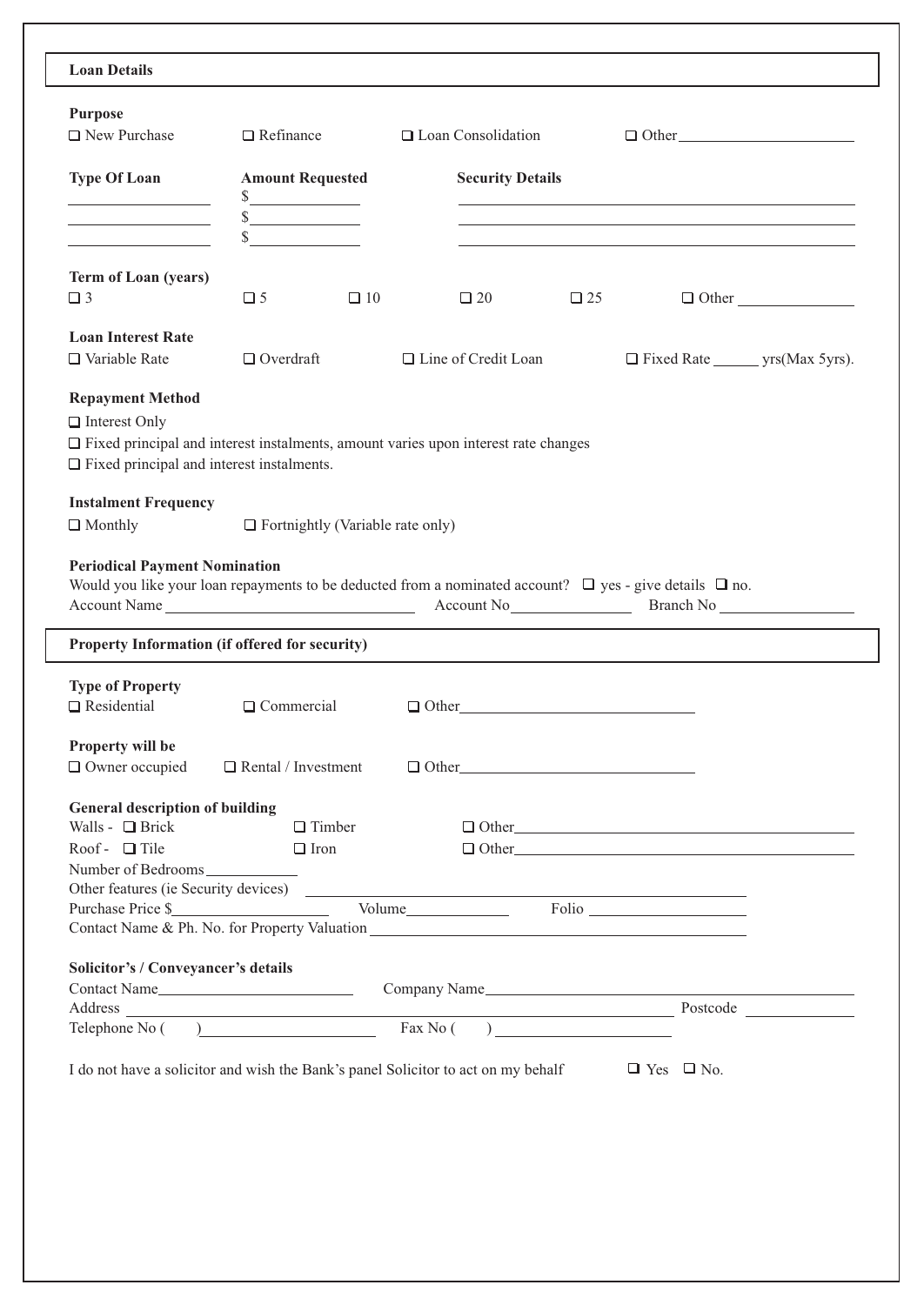# **Statement Of Financial Position**

I.

| <b>Monthly Income</b>                                                                                                                                                                                                                |                                                                 | <b>Monthly Outgoings</b>                                    |                                                 |
|--------------------------------------------------------------------------------------------------------------------------------------------------------------------------------------------------------------------------------------|-----------------------------------------------------------------|-------------------------------------------------------------|-------------------------------------------------|
| Gross salary<br>-Salary                                                                                                                                                                                                              | After tax salary                                                | Home Loans                                                  | $\frac{\text{S}}{\text{S}}$                     |
| Applicant No1                                                                                                                                                                                                                        |                                                                 | Personal Loans                                              | $\frac{\sqrt{2}}{2}$                            |
| $\frac{\text{S}}{\text{S}}$<br>Applicant No <sub>2</sub>                                                                                                                                                                             | $\begin{array}{c c}\nS \quad \text{---} \\ \hline\n\end{array}$ | Credit cards / Store cards                                  |                                                 |
| Other income (part-time                                                                                                                                                                                                              |                                                                 | Other debts                                                 | $\frac{\text{S}}{\text{S}}$                     |
|                                                                                                                                                                                                                                      |                                                                 |                                                             | $\sim$                                          |
| Dividends, interest, etc.)                                                                                                                                                                                                           |                                                                 | Other loans                                                 | $\frac{\text{S}}{\text{S}}$                     |
|                                                                                                                                                                                                                                      | $\frac{\sqrt{2}}{2}$                                            | Total Credit Commitments \$                                 |                                                 |
| $\overline{\qquad \qquad }$ $\overline{\qquad \qquad }$ $\overline{\qquad \qquad }$                                                                                                                                                  | s                                                               |                                                             |                                                 |
| Gross rental Income                                                                                                                                                                                                                  |                                                                 | Insurance                                                   | $\frac{1}{2}$                                   |
| Rental Income after expenses(75%)                                                                                                                                                                                                    | $\sim$                                                          | Gas                                                         | $\frac{\sqrt{2}}{2}$                            |
|                                                                                                                                                                                                                                      |                                                                 | Electricity                                                 | $\sim$                                          |
| Self employed applicants Net Profit                                                                                                                                                                                                  | After tax profit                                                | Rates/Water/Council                                         | $\frac{\text{S}}{\text{S}}$                     |
|                                                                                                                                                                                                                                      |                                                                 |                                                             |                                                 |
| Profit (attach financial                                                                                                                                                                                                             |                                                                 | Telephone                                                   | $\frac{\sqrt{2}}{2}$                            |
| Statements)                                                                                                                                                                                                                          | s                                                               | Mobile Telephone                                            | $\frac{\text{S}}{\text{S}}$                     |
|                                                                                                                                                                                                                                      |                                                                 | Living Expenses                                             | $\frac{\text{S}}{\text{S}}$                     |
|                                                                                                                                                                                                                                      |                                                                 | Motor Vehicle Expenses                                      | $\sim$                                          |
|                                                                                                                                                                                                                                      |                                                                 | Rent                                                        | $\frac{\text{S}}{\text{S}}$                     |
| <b>Summary</b>                                                                                                                                                                                                                       |                                                                 | Other                                                       | $\sim$                                          |
| Total net income per month                                                                                                                                                                                                           | $\frac{1}{2}$                                                   |                                                             |                                                 |
|                                                                                                                                                                                                                                      |                                                                 |                                                             |                                                 |
|                                                                                                                                                                                                                                      |                                                                 |                                                             |                                                 |
| Less Total monthly outgoings                                                                                                                                                                                                         |                                                                 | Total Monthly Outgoings \$                                  |                                                 |
| <b>Uncommitted Monthly Income</b>                                                                                                                                                                                                    |                                                                 |                                                             |                                                 |
| <b>Assets</b>                                                                                                                                                                                                                        |                                                                 | <b>Liabilities</b>                                          |                                                 |
|                                                                                                                                                                                                                                      |                                                                 |                                                             |                                                 |
| <b>Real Estate Owned</b>                                                                                                                                                                                                             |                                                                 | Mortgage Loan                                               |                                                 |
| $\frac{1}{2}$ Value \$                                                                                                                                                                                                               |                                                                 |                                                             |                                                 |
| $Value \$                                                                                                                                                                                                                            |                                                                 | Name of Lender                                              |                                                 |
|                                                                                                                                                                                                                                      |                                                                 | Amount Owing                                                |                                                 |
| Deposit Accounts                                                                                                                                                                                                                     |                                                                 |                                                             |                                                 |
|                                                                                                                                                                                                                                      |                                                                 | Personal Loan                                               |                                                 |
|                                                                                                                                                                                                                                      | Value \$                                                        |                                                             |                                                 |
| <u> 1989 - Jan Stein Harry Stein Harry Stein Harry Stein Harry Stein Harry Stein Harry Stein Harry Stein Harry Stein Harry Stein Harry Stein Harry Stein Harry Stein Harry Stein Harry Stein Harry Stein Harry Stein Harry Stein</u> |                                                                 | Name of Lender                                              |                                                 |
|                                                                                                                                                                                                                                      |                                                                 | $\overline{\mathbb{S}}$                                     |                                                 |
| Life Insurance                                                                                                                                                                                                                       |                                                                 | Amount Owing                                                | <u> 1999 - Alban Santan Barat III (b. 1989)</u> |
| -face Value                                                                                                                                                                                                                          |                                                                 |                                                             |                                                 |
| -surrender Value<br>$\sim$                                                                                                                                                                                                           |                                                                 |                                                             |                                                 |
|                                                                                                                                                                                                                                      |                                                                 | Credit Cards/Store Cards                                    |                                                 |
| Motor Vehicle/s                                                                                                                                                                                                                      |                                                                 | Limit<br>Issuer<br>Type                                     | Outstanding                                     |
|                                                                                                                                                                                                                                      |                                                                 |                                                             |                                                 |
|                                                                                                                                                                                                                                      | $\frac{1}{2}$ Value \$                                          |                                                             |                                                 |
|                                                                                                                                                                                                                                      |                                                                 |                                                             |                                                 |
|                                                                                                                                                                                                                                      |                                                                 | $\overbrace{\hspace{2.5cm}}^{\text{S}}$                     |                                                 |
| Other Assets (excluding home contents)                                                                                                                                                                                               |                                                                 |                                                             |                                                 |
| $\frac{1}{2}$ Value \$                                                                                                                                                                                                               |                                                                 | Other Loans                                                 |                                                 |
|                                                                                                                                                                                                                                      | Value \$                                                        | Lender<br>Loan Type                                         | Outstanding                                     |
|                                                                                                                                                                                                                                      |                                                                 | <u> 1989 - Johann Stoff, Amerikaansk politiker († 1908)</u> | $\frac{\sqrt{2}}{2}$                            |
| <b>Total Value of Assets</b>                                                                                                                                                                                                         | $\sim$                                                          |                                                             |                                                 |
|                                                                                                                                                                                                                                      |                                                                 | All other debts (Specify Lenders)                           |                                                 |
| Other Assets Not Included In Total Value                                                                                                                                                                                             |                                                                 |                                                             |                                                 |
| <b>Home Contents</b>                                                                                                                                                                                                                 |                                                                 |                                                             |                                                 |
| Superannuation (Payout value)                                                                                                                                                                                                        |                                                                 |                                                             |                                                 |
| Goodwill of Business                                                                                                                                                                                                                 |                                                                 | <u> 1980 - Johann Barbara, martxa a</u>                     |                                                 |
|                                                                                                                                                                                                                                      |                                                                 |                                                             |                                                 |
|                                                                                                                                                                                                                                      |                                                                 | <b>Total Value of Liabilities</b>                           |                                                 |
| <b>Total Value of Assets</b>                                                                                                                                                                                                         | s                                                               |                                                             |                                                 |
| <b>Less Total Value of Liabilities</b>                                                                                                                                                                                               | $\frac{\text{S}}{\text{S}}$                                     |                                                             |                                                 |
| <b>Surplus</b>                                                                                                                                                                                                                       |                                                                 |                                                             |                                                 |
|                                                                                                                                                                                                                                      |                                                                 |                                                             |                                                 |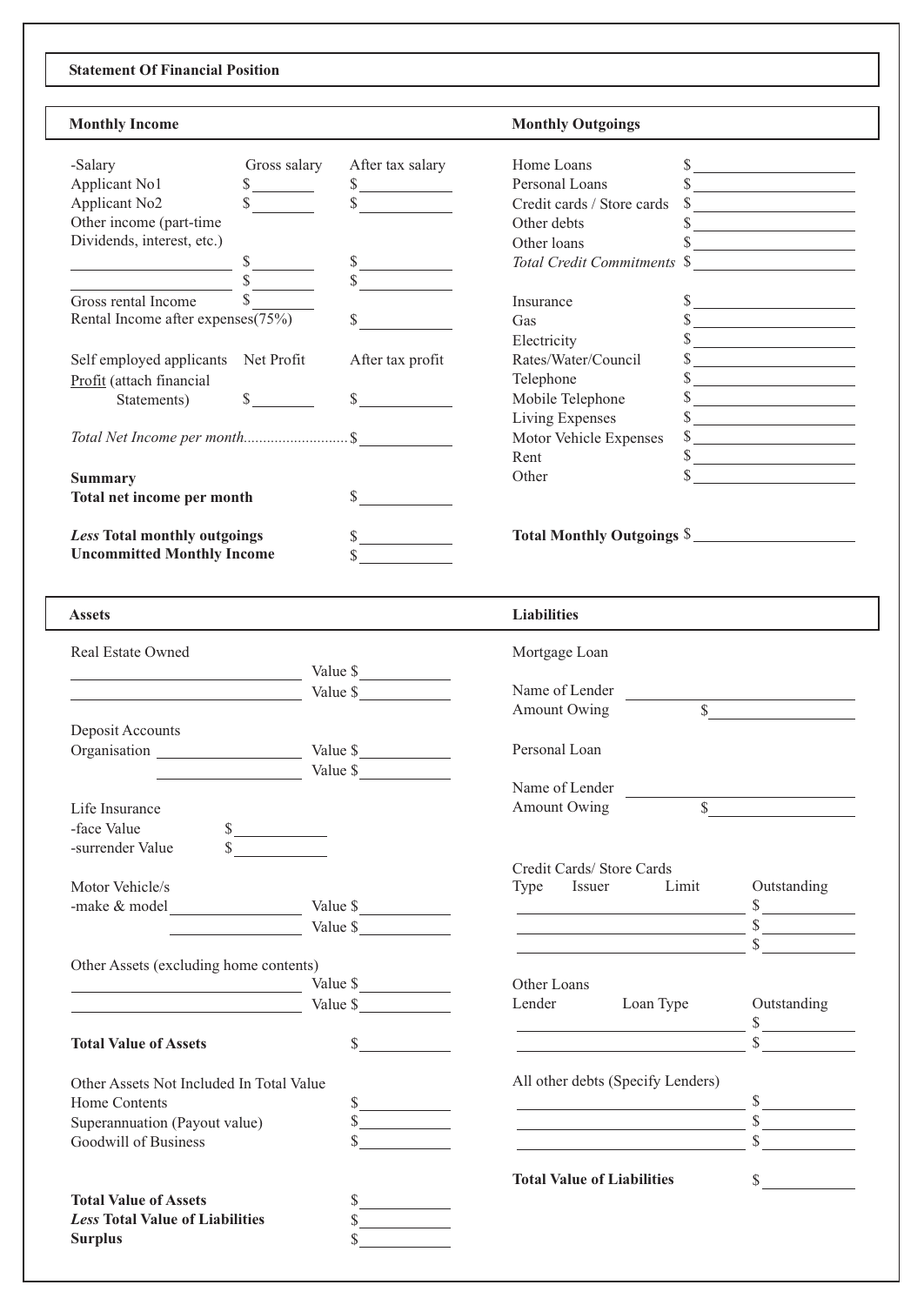| <b>Insurance Arrangement</b>                                                                                                                                                                                                                                                                                                                                                                                                                                                                                     |
|------------------------------------------------------------------------------------------------------------------------------------------------------------------------------------------------------------------------------------------------------------------------------------------------------------------------------------------------------------------------------------------------------------------------------------------------------------------------------------------------------------------|
| Underwriter details<br>Cover Held $\Box$ Building $\sqrt{s}$ $\Box$ Contents $\sqrt{s}$ $\Box$ $\Box$ Valuables/Personal Effects $\sqrt{s}$ $\Box$<br>$\Box$ Please arrange insurance on my/our behalf subject to separate insurance proposal.<br>$\square$ Insurance to be arranged by myself/ourselves, subject to the Bank's requirements.                                                                                                                                                                    |
| Lenders Mortgage Insurance (Bank to complete)                                                                                                                                                                                                                                                                                                                                                                                                                                                                    |
| Is Lenders Mortgage Insurance required? $\Box$ Yes<br>$\Box$ No                                                                                                                                                                                                                                                                                                                                                                                                                                                  |
| <b>Declaration</b>                                                                                                                                                                                                                                                                                                                                                                                                                                                                                               |
| I/we have never been bankrupt or had judgement entered against me/us for unsatisfied debts<br>$\Box$ True<br>$\Box$ False<br>I/we are not currently guaranteeing repayment of a debt on behalf of someone else<br>$\Box$ True<br>$\Box$ False<br>If you answered false to either of the above questions, please provide details:                                                                                                                                                                                 |
| Applicant No1 Signature<br>Applicant No2 Signature                                                                                                                                                                                                                                                                                                                                                                                                                                                               |
| <b>Borrowers' Nomination to Receive Notices</b>                                                                                                                                                                                                                                                                                                                                                                                                                                                                  |
| Account Name<br>I/we nominate<br>to receive notices and other relating documentation under the Consumer Credit Code on my/our behalf in relation to a loan as<br>a result of this application<br>Important - Each borrower is entitled to receive a copy of any notice or other document produced by the Bank under<br>the code. By signing this declaration you are giving up the right to be provided with information issued by the Bank.<br>Such information will go to the nominated person on your behalf. |
| Applicant No1 Signature<br>Applicant No2 Signature                                                                                                                                                                                                                                                                                                                                                                                                                                                               |
| <b>Guarantors' Nomination to Receive Notices</b>                                                                                                                                                                                                                                                                                                                                                                                                                                                                 |
| Account Name<br>I/we nominate<br>to receive notices and other relating documentation under the Consumer Credit Code on my/our behalf in relation to a loan as<br>a result of this application                                                                                                                                                                                                                                                                                                                    |
| Important - Each guarantor is entitled to receive a copy of any notice or other document produced by the Bank under<br>the code. By signing this declaration you are giving up the right to be provided with information issued by the Bank.<br>Such information will go to the nominated person on your behalf.                                                                                                                                                                                                 |
| Applicant No1 Signature<br>Applicant No2 Signature                                                                                                                                                                                                                                                                                                                                                                                                                                                               |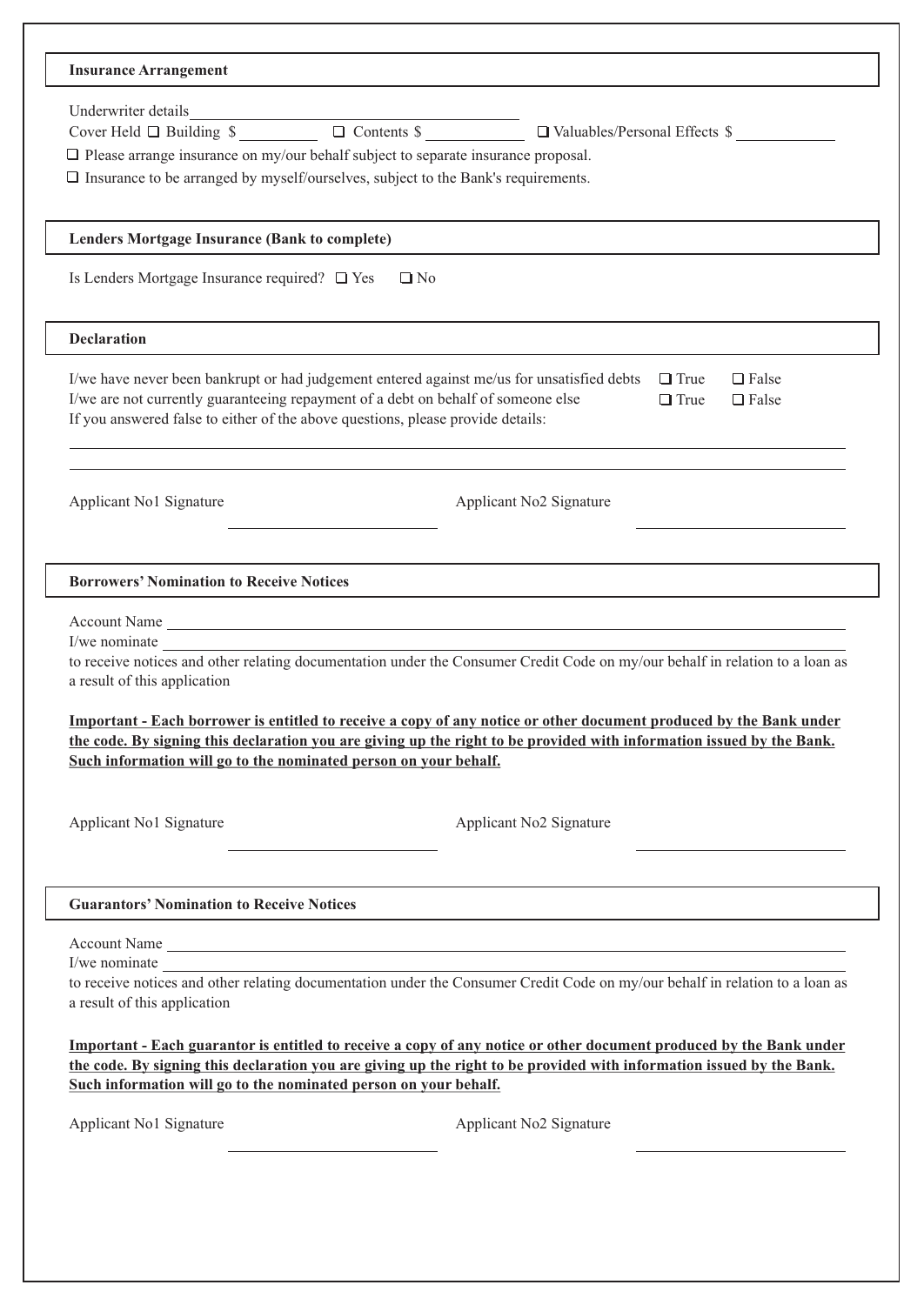**Business Purpose Declaration**

### **DECLARATION UNDER THE CONSUMER CREDIT CODE WHERE THE CREDIT IS TO BE APPLIED WHOLLY OR PREDOMINANTLY FOR BUSINESS OR INVESTMENT PURPOSES**

To: Bank of Cyprus Australia Pty Ltd ABN 51 092 167 907

I/We declare that the credit to be provided to me/us by the credit provider is to be applied wholly or predominantly for business or investment purposes (or for both purposes)

# **IMPORTANT**

You should not sign this declaration unless this loan is wholly or predominantly for business or investment purposes.

By signing this declaration you may lose your protection under the Consumer Credit Code.

Date: / /

Signatures:

Name [please print] Name [please print]

You may need a separate declaration for **each** loan that the credit provider gives.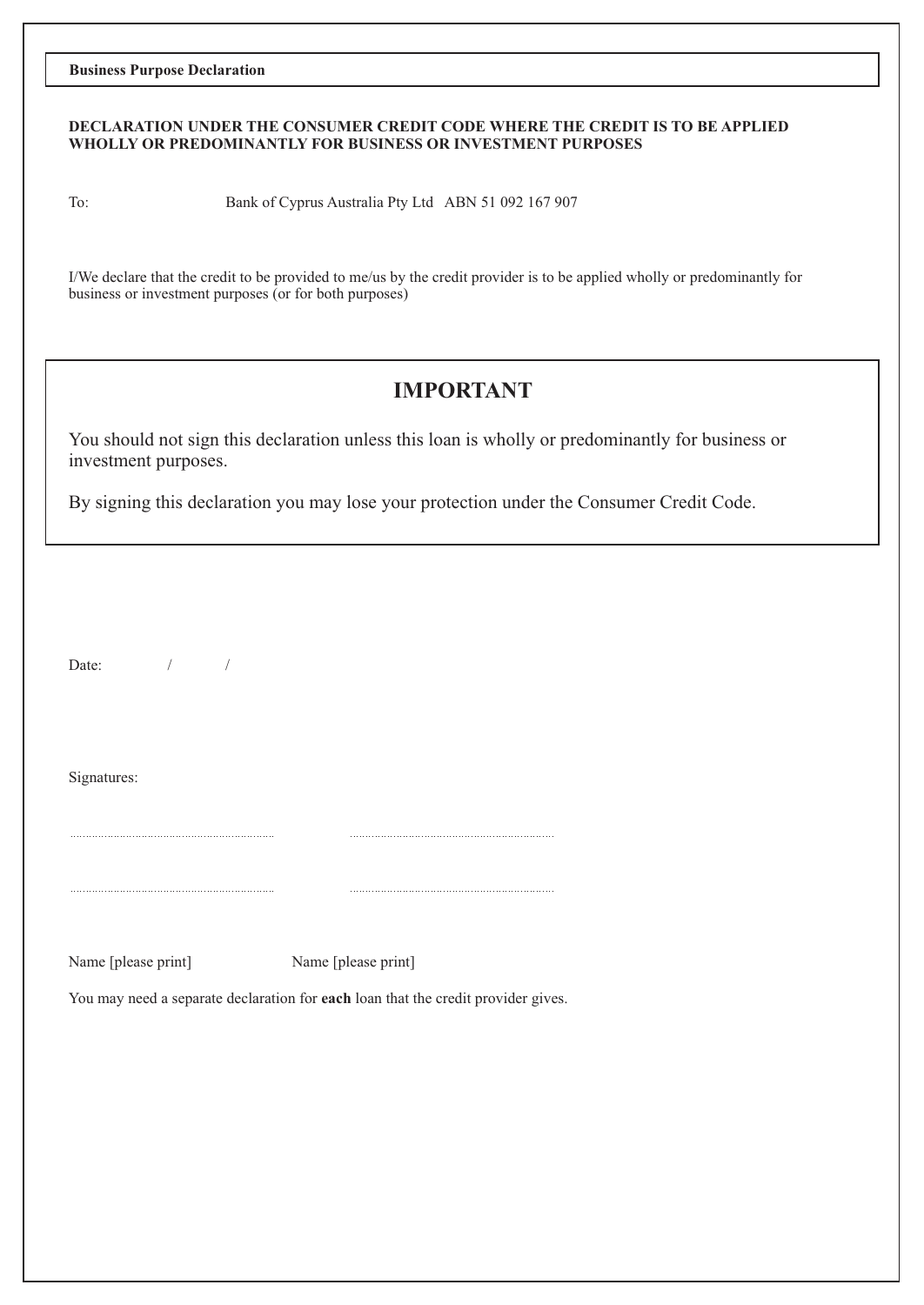### **Privacy Consent (Privacy protection of Information)**

## To the Bank of Cyprus Australia Pty Ltd ABN 51 092 167 907

## **Acknowledgement and authority that the credit information may be given to a credit reporting agency.**

I/we understand that Section 18E(8) (c) of the Privacy Act allows the Bank to give a credit reporting agency certain personal information about me/us which I/we authorise the Bank to do. The information which may be given to a credit reporting agency is covered by Section 18E(1) of the Act and includes:

Identifying details of myself

The fact that I have applied for credit and the amount

The fact that the Bank is a credit provider to me/us.

Payments which become overdue more than 60 days and collection action has commenced.

Advice that payments are no longer overdue.

Cheques in excess of \$100.00 drawn by me/us which the Bank has dishonoured more than once.

In specific circumstances, that in the opinion of the Bank I have committed a serious credit infringement.

That the credit provided to me/us by the Bank has been discharged.

# **Authority for the Bank to obtain certain credit information.**

To enable the Bank to assess my/our application for commercial or personal credit and to conduct subsequent reviews thereof, I/we authorise the Bank:

- To obtain from a credit reporting agency a credit report containing personal information about me/us in relation to personal credit provided by the Bank:
- To obtain from a credit reporting agency a credit report containing personal information about me/us in relation to commercial credit provided by the Bank. This is in accordance with Section 18K (1) (b) of the Privacy Act.
- To obtain a report containing information about me/our commercial activities or commercial credit worthiness from a business which provides information about the credit worthiness in relation to personal credit provided by the Bank. This is in accordance with Section 18L (4) of the Privacy Act.

# **Authority to exchange information with other credit providers**

In accordance with Section 18N (1) (b) of the Privacy Act, I/we authorise the Bank to give and to obtain from credit providers named in this credit application, and credit providers that may be named in my/our credit report issued by a credit reporting agency, information about my/our credit arrangements, I/we understand this information can include any information about my/our creditworthiness, credit standing, credit history or credit capacity that credit providers are allowed to give or receive from each other under the Privacy Act 1988.

I/we understand the information may be used for the following purposes:

- To assess an application by me/us for credit.
- To assist me/us avoid defaulting on me/our credit obligations.
- To notify other credit providers of a default by me/us.
- To assess my/our creditworthiness.

# **Banker's opinion**

I/we authorise the Bank to give and receive a Banker's Opinion for purposes connected with my/our business, trade or profession.

# **Authority for Lender Mortgage Insurers.**

In accordance with Section 18N (1) (bb) of te Privacy Act I/we authorise the bank to disclose a report or information to a Lender Mortgage Insurer to assess whether to insure or the risk of insuring the Bank for the mortgage credit given to me/us, or to assess the risk of default by me/us on the mortgage credit, or for any purpose arising under the contract of mortgage insurance between the bank and the Lenders Mortgage Insurer.

# **Authority for the Bank to give information to guarantors and proposed guarantors.**

Pursuant to Section 18N (1) (ga) of the Privacy Act, I/we authorise the Bank to give to any person nominated as guarantor or potential guarantor of personal or commercial credit provided to me/us by the Bank:

- personal information about my/our credit worthiness, credit standing, credit history, credit capacity or other relevant information (i) relating to the credit facilities which are subject of the guarantee (ii) for any purpose related to the enforcement or proposed enforcement of the guarantee -
- A copy of the agreement guaranteed or to be guaranteed by the guarantor (whether signed or unsigned) -
- A copy of any notice sent to me or to the Bank (including a formal demand) -
- If the guarantor requests, a copy of any statement for my credit or other facility which they guarantee.